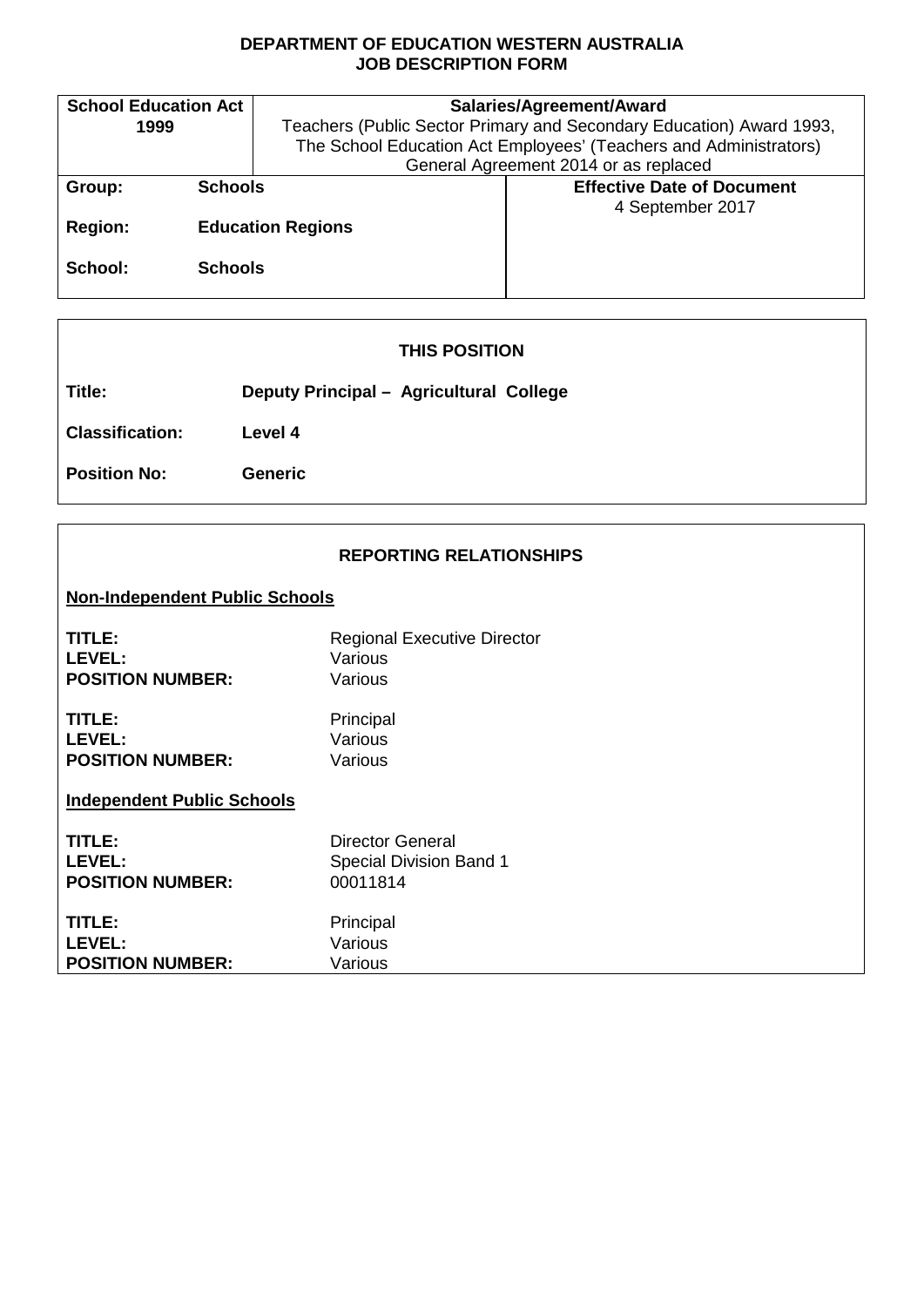| <b>TITLE</b>                    | <b>CLASSIFICATION</b> | <b>POSITION NO</b> | <b>EFFECTIVE DATE</b> |
|---------------------------------|-----------------------|--------------------|-----------------------|
| Deputy Principal – Agricultural | ∟evel 4               | Generic            | 4 September 2017      |
| College                         |                       |                    |                       |

## **CONTEXT**

The Department of Education is Western Australia's largest public sector employer with approximately 45,000 staff or one third of the Government workforce in around 800 worksites.

We provide a system of public schools in which our aim is to ensure that every school is a good school, every teacher is effective and every student is successful.

The Department's other key responsibilities include:

- regulation of non-government schools in accordance with Part 4 of the School Education Act 1999
- administration of state funding to non-government schools
- higher education policy and planning
- legislative reviews
- providing Secretariat services to the Teacher Registration Board of Western Australia, the Training Accreditation Council and the School Curriculum and Standards Authority.

The principles underpinning the Department's operations in Western Australia are:

- working collaboratively to achieve outcomes
- accepting responsibility and accountability for the achievement of outcomes
- enabling flexible, innovative and diverse work practices
- promoting confidence in the professional judgement of the Department's staff.

All Department actions are guided by four core values: Learning, Excellence, Equity and Care.

For further information, please visit: https://www.education.wa.edu.au/web/our-organisation/home.

The Western Australian College of Agriculture is a system of residential schools that provides a dedicated program of study in agricultural education for male and female students in Years 10, 11 and 12. The campuses operate commercial sized farms, extensive education and training resources and are Registered Training Organisations.

Each campus employs administration and teaching staff, vocational trainers and assessors, business managers, farm managers and technical officers - agriculture, catering and residential staff. About 90 to 95 per cent of students are residential students.

All campuses offer full-time programs of study where students complete a range of courses leading to the Western Australian Certificate of Education and units of competence from Industry Training Packages. The College delivers nationally recognised vocational qualifications that focus on agriculture but also include horticulture, viticulture, equine, aquaculture, forestry, building construction, metals and engineering, furnishing and automotive

Supporting the courses is a unique and close relationship with the agricultural industry and local community through long-established agricultural advisory committees. The farming operations of the College are subject to advice from community members through a local Agricultural Advisory Committee, of which the principal is a member. While the farm operates initially to provide a meaningful context for the education and training program of the College, its commercial viability is also a key objective.

Full-time residential facilities are provided and students are expected to live on-site in order to pursue the full education and training program. There is significant integration of residential and education and training programs that necessitates increased flexibility in the timetable. Typically, there is an extension of the College day in order to meet the requirements of the agriculturally based curriculum, which includes normal farm management.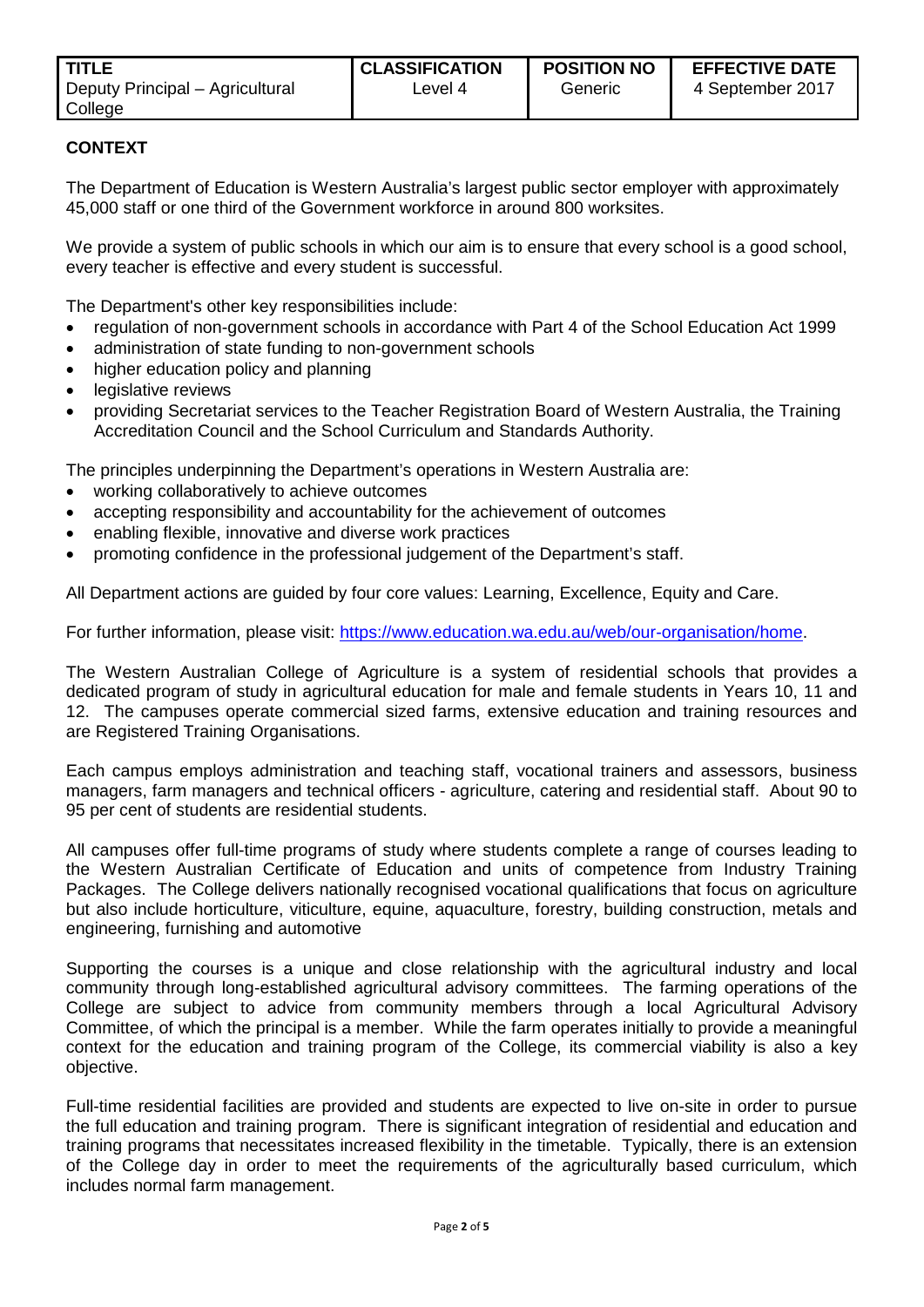| <b>TITLE</b>                    | <b>CLASSIFICATION</b> | <b>POSITION NO</b> | <b>EFFECTIVE DATE</b> |
|---------------------------------|-----------------------|--------------------|-----------------------|
| Deputy Principal – Agricultural | ∟evel 4               | Generic            | 4 September 2017      |
| College                         |                       |                    |                       |

Pastoral care and mentoring programs, complemented by a wide range of recreational and extra curricular activities, are essential components of the education and training program. Students have access to many recreational, sporting and cultural excursions on evenings and weekends.

Further context about the particular college in which the vacancy is being advertised is available on the Department's website. Please visit http://www.det.wa.edu.au/schoolsonline/home.do and enter the college name in the *Find a School* field.

### **ROLE**

The Deputy Principal role varies considerably between schools, particularly in self-determining schools, and is influenced by factors such as the teaching experience of staff, geographical location, the type of community served, curriculum structures within the school and local needs. The specific responsibilities associated with the role will be negotiated within the administration team. The Deputy Principal is at times expected to take on the Principal's role and needs to build partnerships and develop a climate of trust within the school community.

#### *Leadership*

In collaboration with the Principal and other members of the administrative team, the Deputy Principal, Agricultural College:

- provides educational leadership in the college and the community by helping develop and promote the college values, ethos and priorities, and encouraging college staff, volunteers from the community and others to share ownership of the college's vision and goals
- uses effective change management strategies to assist the college community to accept and develop opportunities for improved service
- assists the college Principal to facilitate workforce effectiveness in leading and motivating college staff in planning that is directed at improving education and training outcomes for students and the level of service delivered by the college
- contributes to the development of the college plan through participative decision-making, including assisting in developing policy, and establishing and maintaining systems
- uses professional knowledge and understanding to promote teaching and training within the school community, fostering the development of a responsive and inclusive college-based curriculum and training program
- provides strategic direction for staff, and models and promotes a culture of improvement of professional performance, providing coaching and mentoring where appropriate
- establishes and manages administrative and operational systems in the relevant area of responsibility in order to ensure the effective operation of the college, within legislative and industrial policy and guidelines
- has a significant role in the daily management of staff and student wellbeing and may have responsibility for the management, or shared management, of the school timetable and training program.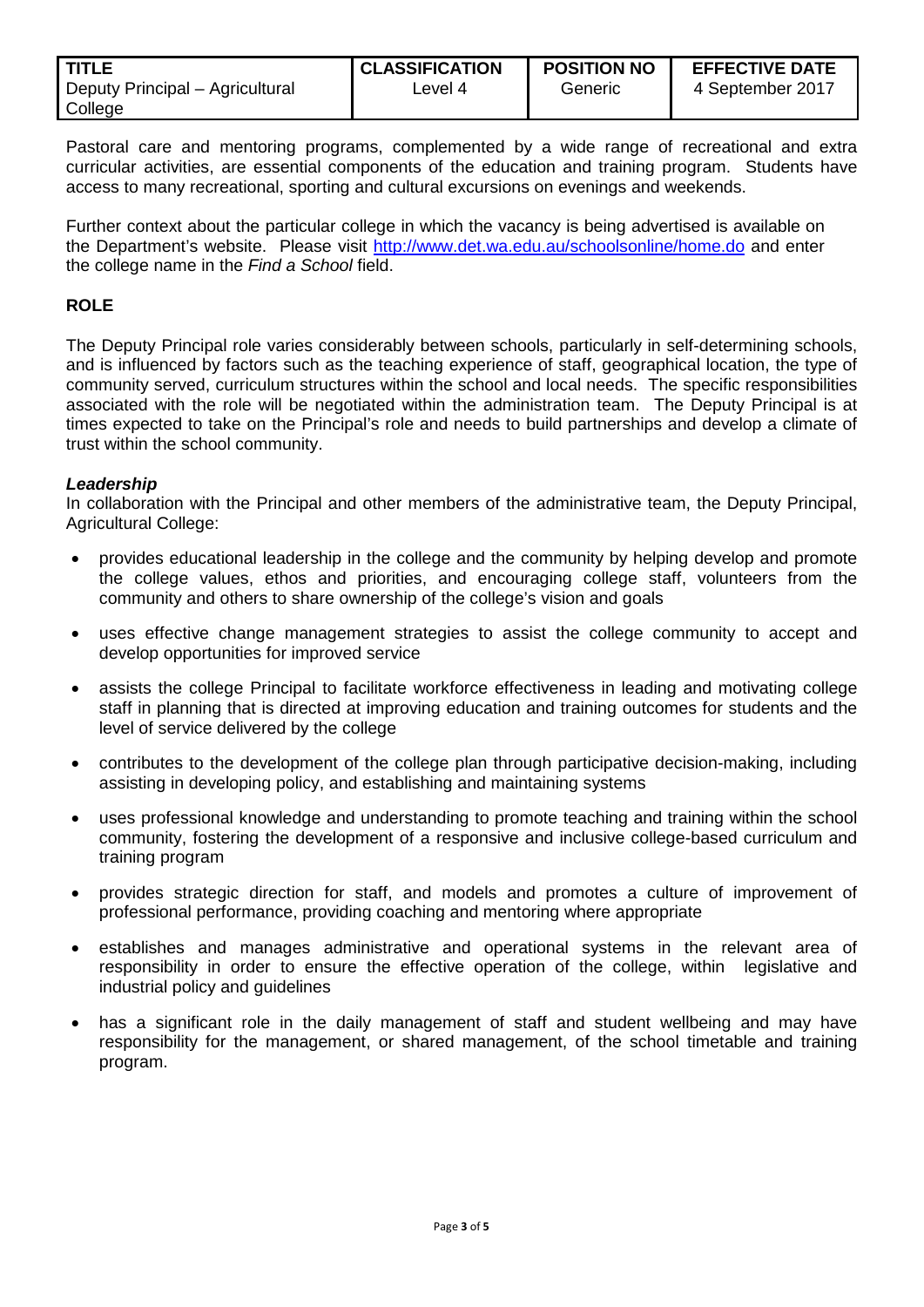| <b>TITLE</b>                    | <b>CLASSIFICATION</b> | <b>POSITION NO</b> | <b>EFFECTIVE DATE</b> |
|---------------------------------|-----------------------|--------------------|-----------------------|
| Deputy Principal – Agricultural | ∟evel 4               | Generic            | 4 September 2017      |
| College                         |                       |                    |                       |

#### *Management*

The Deputy Principal is accountable to the Principal for the effective operation of the relevant area of responsibility through:

- assisting the Principal to ensure compliance with relevant legislation, Departmental policies and procedures, and the management of financial, physical and human resources;
- ensuring staff are provided with timely and appropriate feedback about their performance and presented with opportunities for professional learning in accordance with the Public Sector Performance Management Standard and Departmental policy
- assisting the Principal to ensure appropriate information systems are in place to report on compliance and the use of proper accounting procedures
- utilising these information systems to ensure accurate and timely reporting on college performance, which is used to inform planning and decision-making, and to ensure accountability for the performance of the college
- monitoring and managing staff leave entitlements to ensure accrued leave is cleared within a reasonable timeframe and in accordance with relevant awards, agreements and Departmental policy.

#### **OUTCOMES**

The overall purpose of the following outcomes is to support student learning.

- 1. Effective leadership in the context of the educational policies and programs of the Department of Education is provided to staff and students and the college vision is promoted in the college and in the community.
- 2. The college plan and associated policies and education and training programs are developed, implemented, monitored and reviewed in collaboration with Department of Education staff, students and the community.
- 3. Accountability for student learning outcomes and training programs is demonstrated through appropriate monitoring and reporting of outcomes.
- 4. Administrative and operational systems and resources, including financial and physical resources, are effectively and equitably managed.
- 5. Effective and equitable human resource management practices that comply with the Public Sector Standards ensure that staff have access to appropriate professional development and performance management and change is managed strategically.
- 6. Accrued leave of staff is managed effectively.